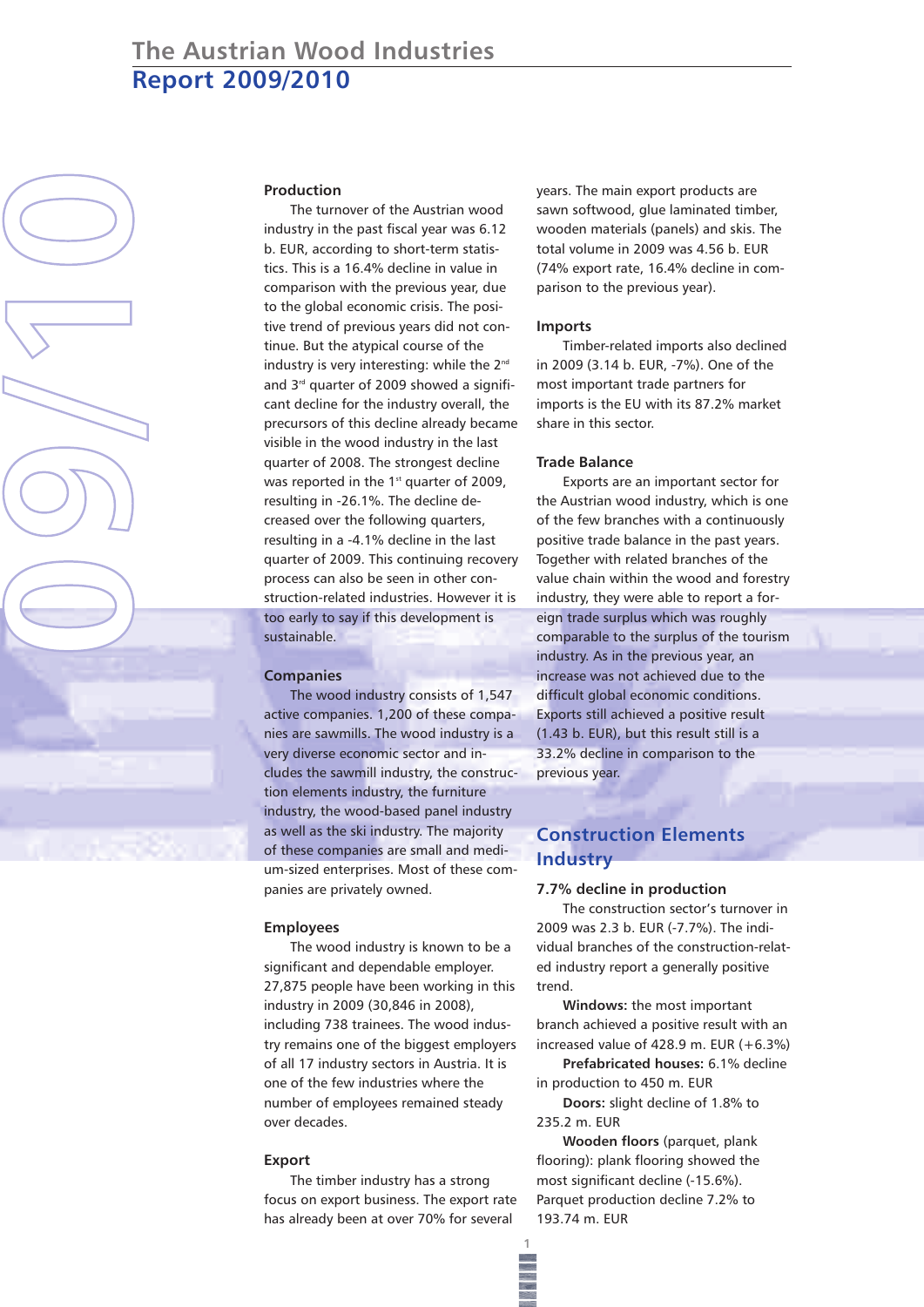**Glued components:** relatively stable level of production (485.21 m. EUR, -1.1%).

#### **Export**

Windows: increase of 0.9% in quantity and a 7.5% decrease in value to 66.04 m. EUR. Imports showed a similar development, decreasing 6.7% in quantity and increasing 3.3% in value to 24.8 m. EUR, resulting in a trade balance surplus of 41.25 m. EUR (-13%). The export rate of Austrian windows to the biggest export partner Germany was 45.2 (+22.2%). Italy was the second biggest export market (19.4%, -4.5%), followed by Switzerland (12.1%, -1.8%). Further export markets are Great Britain and France. The biggest importer is Germany with a 43.2% share and an impressive increase of 59.8%, followed by Hungary (31.7%, -12.1%) and Slovenia (10.5%, +59.5%). Notable changes come from Poland with a 87.3% decrease in imports and the Czech Republic with a 25% decrease in imports as well as the 295.7% increase from Bosnia.

# **Furniture Industry**

**The demand for furniture decreased all over the EU in 2009. Austria's decrease in production was -14.6%. Austria produced furniture with a total value of 2.32 b. EUR in 2009.**

This is a 14.6% decrease in comparison to the previous year. The biggest share in production comes from "Other Furniture" (753 m. EUR) which includes "Sleeping, Living and Diningroom Furniture" (343 m. EUR), "Wooden Furniture for Bathrooms" (21 m. EUR) and "Garden Furniture" (3 m. EUR). The second biggest segment were "Seating Furniture and Components" with a total value of approx. 267 m. EUR. The "Office and Shop Furniture" sector achieved a total value of 422 m. EUR, with 248 m. EUR coming from the production of office furniture (metal furniture: 22 m. EUR, wooden furniture: 226 m. EUR). The total value of the shop furniture segment was 174 m. EUR. The kitchen furniture

industry achieved a 254 m. EUR turnover last year. The mattress sector reported a 119 m. EUR turnover, with 21 m. EUR coming from bedsteads and 99 m. EUR from mattresses.

In 2008 exports decreased slightly by 2.8% (1.55 m. EUR). In 2009 the decrease was far more significant (-14.6%, 1.32 b. EUR), but this result has to be seen in context with the world economic crisis. All EU markets reported significant decreases, some of them with extremely high losses. Compared to these decreasing markets, the impact of the crisis on the Austrian furniture producers was rather moderate. The decline in exports in 2009 affects all industry sectors with the exception of the mattress industry. This sector reported an increase of approximately 77 m. EUR  $(+2.6%)$ . The biggest losses were reported from the office furniture sector (-32.5%, 97 m. EUR), followed by seating furniture (-20%, 301 m. EUR) and shop furniture (-19.1%, 126 m. EUR). Kitchen furniture exports decreased by 8.7% compared to the previous year. Household furniture exports decreased by 11.4% (204 m. EUR).

### **Important Export Markets**

EU 26: -16.8% (1 b. EUR): The top 3 export markets are Germany (-11.3 %, 524 m. EUR), Italy (-37.8%, 105 m. EUR) and Poland with its comparatively modest decrease by 0.9% (54 m. EUR).

The biggest decrease from the German market came from the office furniture sector (-37.1%). The biggest "overall decrease" came from Italy (office, seating and shop furniture decreased by approx. 60%, household furniture by 52.5%, kitchen furniture by 6.1%, only mattress exports increased by 10.8%)

EFTA region: this region remained relatively stable with an export increase by 1.4% (147 m. EUR). Switzerland, the most important trading partner outside the EU, showed an increase in exports by 2.8% (138 m. EUR).

Rest of Europe: this region showed export decreases by 11.1% (63 m. EUR). The most important markets in this region are Croatia (+8.1%, 28 m. EUR) and Russia (-17%, 22 m. EUR).

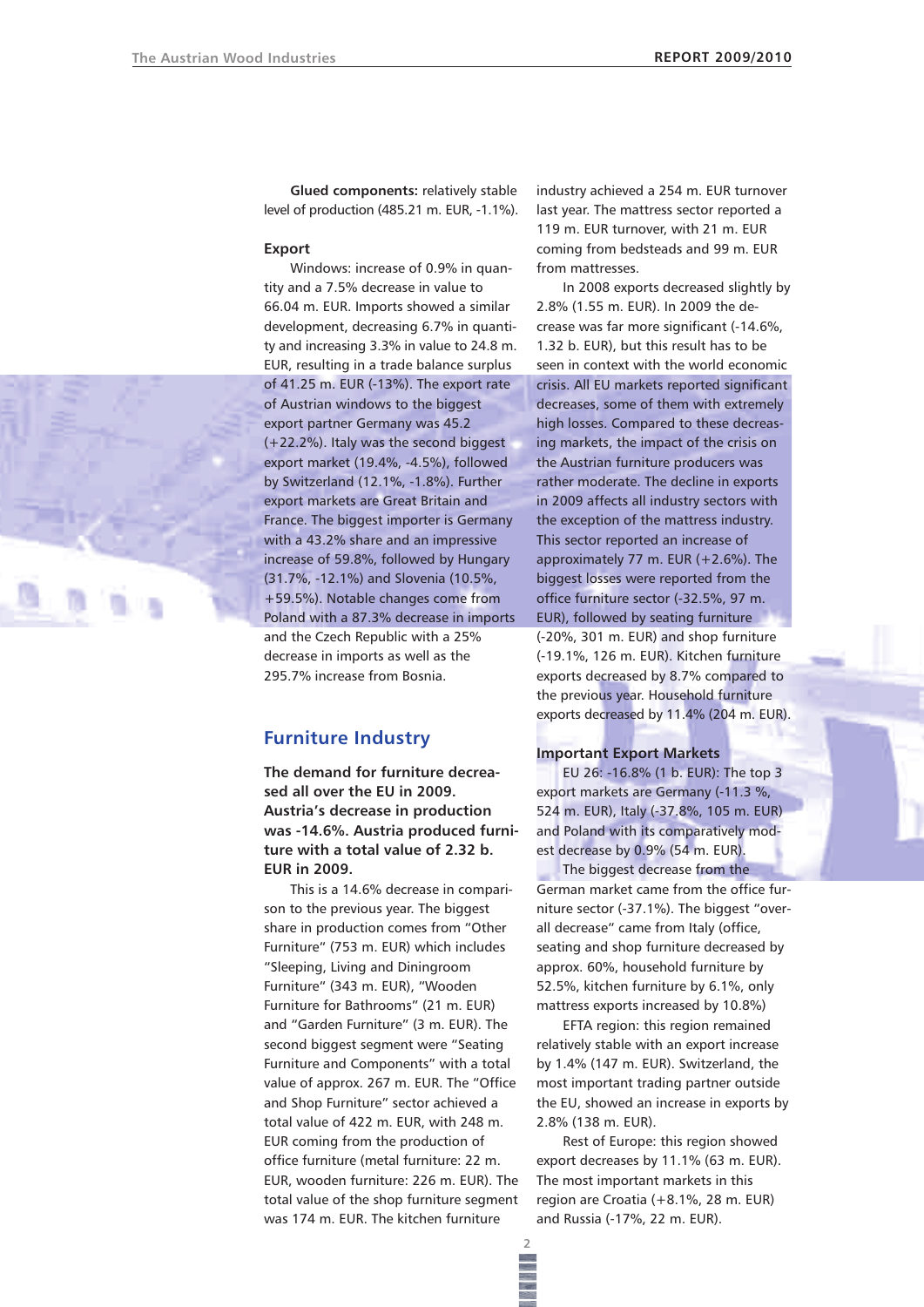### **Furniture imports to Austria decreased by 6.7% in 2009**

The import volume amounts to 1.63 b. EUR with a decrease by 6.7%. The imports from the EU 26 decreased by 7.5% (1.39 m. EUR). The three most important import countries are Germany (-3.8%, 837 m. EUR), Italy (-5.0%, 144 m. EUR) and Poland (+3.4%, 117 m. EUR). Imports from Switzerland decreased by 6.4% (40 m. EUR).

Rest of Europe: contrary to the trend, this region shows an increase by 6.7% (40 m. EUR), especially from Turkey which showed an increase by 2.9% (14 m. EUR)

Asia: the increasing imports from Asia continued in 2009, with a total value of 141 m. EUR (+10.8%). China remains the biggest importer and further strengthens its position with a significant increase by 10.9% (106 m. EUR).

# **Wood Panel Industry**

**Quantitative increase in the second of the year**

The downwards trend which started in 2008 continued in 2009 due to the deteriorating global economic conditions also affected the wood panel industry. All production segments of the wood panel industry reported a severe decline. The market collapse in the furniture and construction component sector and a decline in sales in the timber trade had a massive impact on the panel factories.

The Austrian panel industry had to react quickly to this development. Several counter measures were launched, including capacity reductions, short-time work as well as extended maintenance and idle times

The second half of 2009 showed a slight quantitative increase and the counter measures took effect. Reflationary programs of individual EU-countries and a growing consumer demand were the main reasons for this sales increase for panel products in the construction component and furniture sector.

However, this quantitative increase was very low in comparison with previ-

**3**

ous years. The sustainability of this development is still unsure. Additionally, this sector had to accept a very unsatisfactory price development, which was further aggravated by substantial cost increases for raw materials, especially for timber.

### **Foreign trade balance**

The current figures show a very pleasant foreign trade surplus. According to Statistik Austria, the surplus for chipboards, MDF and other fiberboards is at 600 m. EUR.

### **Solid-Wood Panels**

Solid-wood panel exports declined slightly in 2009, in comparison to the previous year (-4.23%, total value of 161.8 m. EUR). Imports declined 5.37% (106 m. EUR), resulting in a 2.02% reduction of the foreign trade surplus.

With more than two thirds of all exports, the countries of the EU 26 are the most important markets in this segment. Exports to these countries declined to 28.87% (-5%).

The EU 26's marketshare in solidwood panel imports is at 86% and showed a significant decline (-18.48%).

# **Sawmill Industry**

## **Significant decline in production in 2009**

The Austrian sawmill industry is a big and successful industry sector with approx. 1,200 companies and approx. 10,000 employees. 83% of the processed solid biomass wood is handled by the sawmill industry. Therefore this industry is the biggest processor of wood within the entire timber industry. Two thirds of its production is exported (Austria is the fifth biggest exporter of sawn woods in the world). As a result, the sawmill industry is an important factor for Austria's positive foreign trade balance. It mainly consists of small and mediumsized companies. The top eight companies produce 65% of the total output and the forty biggest companies produce 90%.

The sawn wood production declined